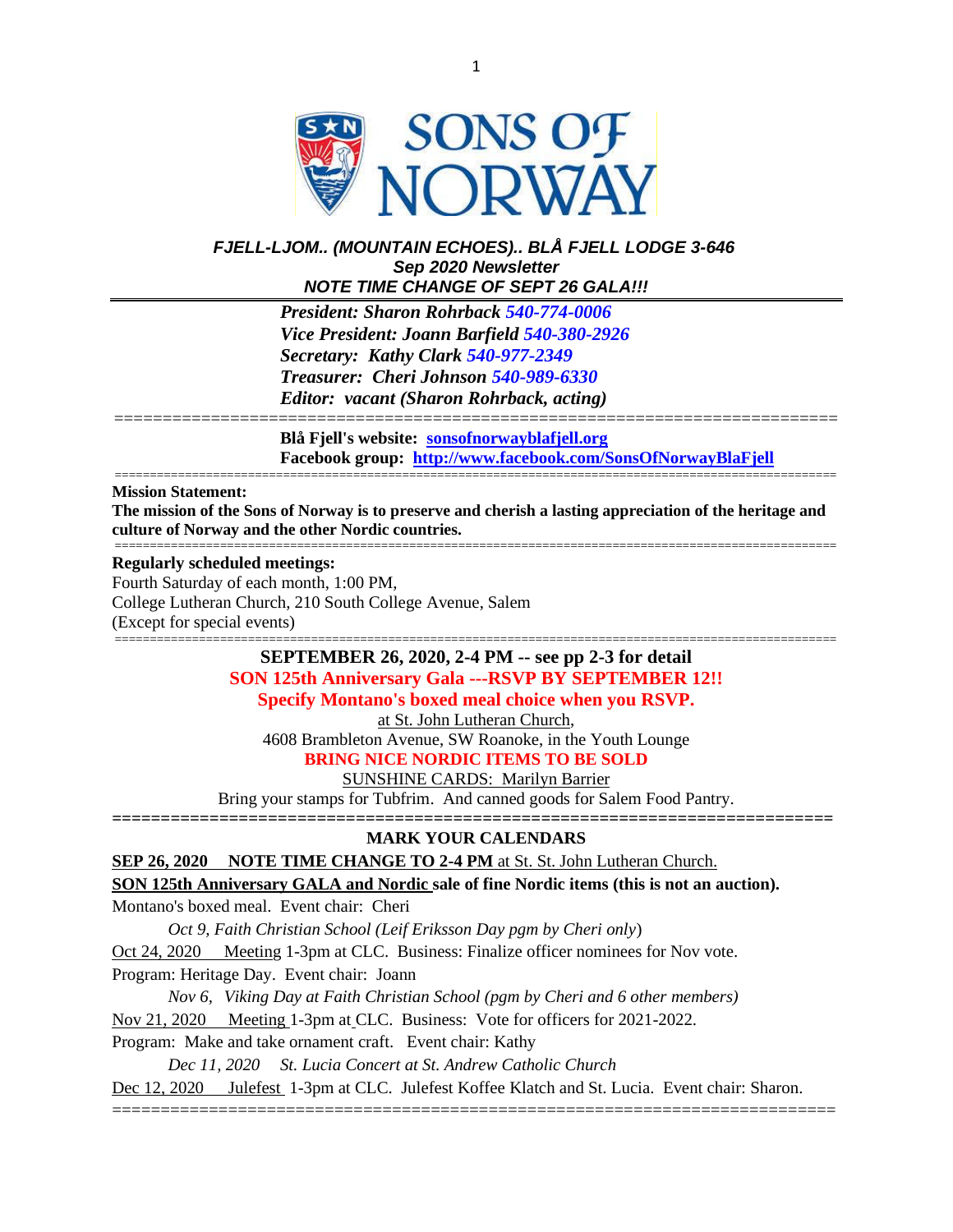| 125 th ANNIVERSARY FOR SONS OF NORWAY 1895 - 2020 BLA FJELL GALA                                                         |
|--------------------------------------------------------------------------------------------------------------------------|
| RSVP TO CHERI JOHNSON BY SEPT 12.<br>Sons of Norway Blå Fjell Lodge #346                                                 |
| Saturday, September 26, 2020                                                                                             |
| 2-4 pm with dinner at 2:30                                                                                               |
| St. John Lutheran Church at 4608 Brambleton Ave. Roanoke, Va.                                                            |
| Don't forget we are placing a donation box at our September Gala, proceeds to be given<br>the Alzheimers Fund.<br>$\ast$ |
| <b>CHOOSE FROM MENU BELOW AND</b><br>FREE Box Lunch from MONTANOS<br><b>SPECIFY YOUR CHOICE WHEN YOU RSVP.</b>           |
| Norwegian Bingo with prizes                                                                                              |
| 2 Art Coloring Contests with prizes                                                                                      |
| Norwegian Social Distance Dancing                                                                                        |
|                                                                                                                          |
| NORDIC SALE - all donated items  prices are firm                                                                         |
| Music - Edward Grieg, Sissel, Mari Boine (Sami music ), Norwegian Folk Songs                                             |
| Dress in your favorite outfit, Festdrakt, Bunad, SON Apron, Nordic Sweater                                               |
| ONLY COME IF YOU WANT TO HAVE FUN !!!                                                                                    |
|                                                                                                                          |

**See Menu Choices below: specify an option**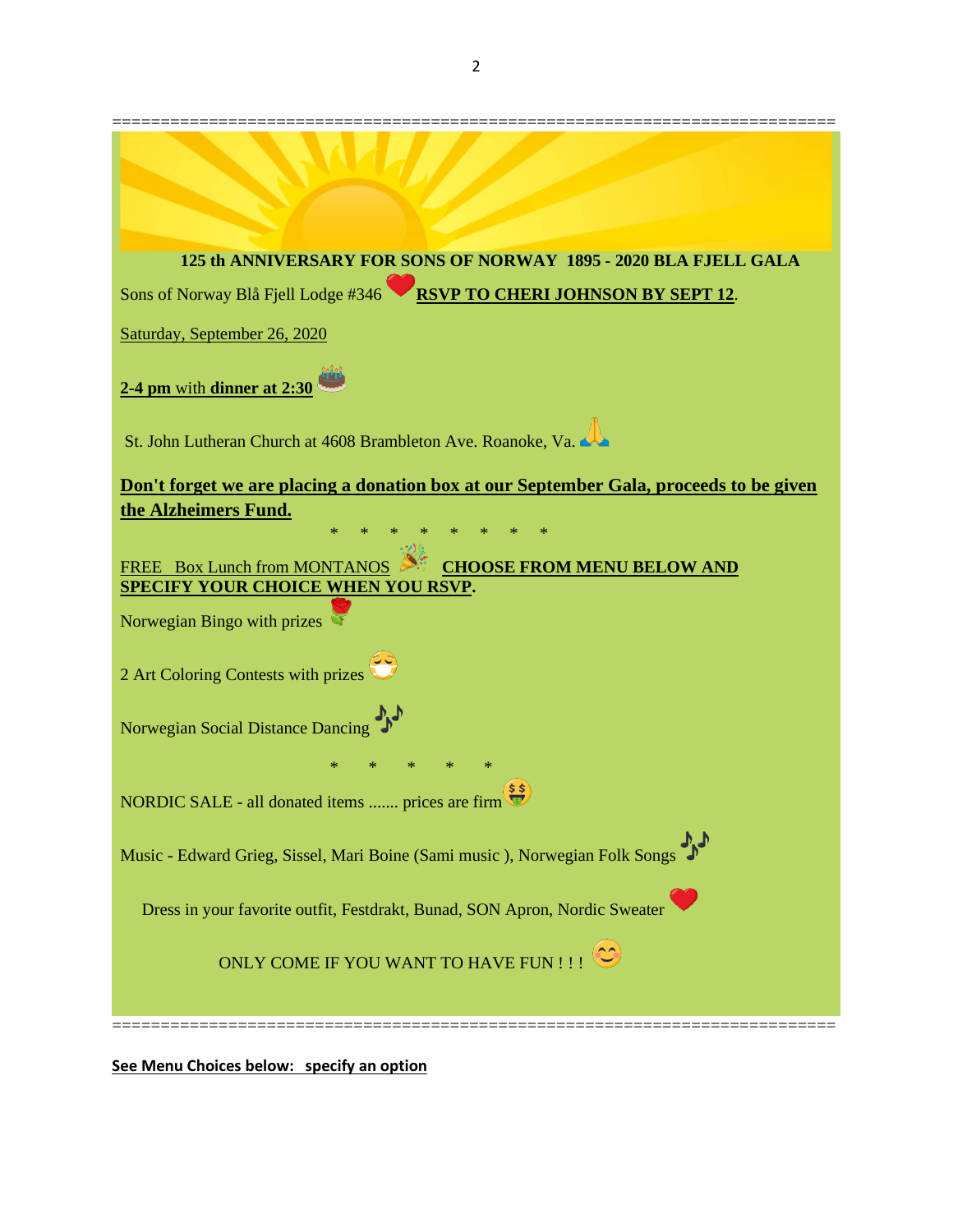## **MONTANO'S 125th ANNIVERSARY MENU SELECTION Specify your selection when you RSVP to Cheri Johnson by September 12**.

- 1. 1/2 BBQ RIBS with potato salad and slaw
- 2. CHICKEN CORLEONE.....sauteed tenders with rice
- 3. PASTA PRIMAVERA ....fresh vegetables in Alfredo sauce
- 4. Authentic PHILLY CHEESE STEAK
- 5. MEATBALL HOAGIE.......5 meatballs with sauce and mozzarella cheese
- 6. SOUTHERN FRIED SALAD (with chicken, cheddar cheese, & ham ) on a salad
- 7. WHITE ALBACORE TUNA SALAD plate
- 8. GOURMET CHEESE BURGER with wedge cut fries
- 9. ROANOKE'S BEST CHICKEN SALAD plate

#### =========================================================================== **MEMBER NEWS**

**September Birthdays:** Dorrit Grina 9/1 (100 years old!) Janice Quick 9/10 Larry Norman 9/12 Lars Hagen 9/24

**Prayers of Joy on Dorrey Grina's 100th birthday. For her ZOOM celebration,** her Norwegian relatives were all dressed in native outfits and sang songs, etc. She got 160 cards..one from the King of Norway!!!

### =========================================================================== **LODGE PRESIDENT'S MESSAGE**

Sharon Rohrback, President

See below article from District 3 Foundation Director; the District 3 Foundation is extremely important. Notice his emphasis and fundraising ideas.

Dirk Hansen, as Zone 7 lodge Director mentioned to me that Blå FJell Lodge is the only one in Zone 7 meeting at this time. Thank you to St. John Lutheran for giving us space, to Cheri for arranging setup/cleanup of that space, to all wearing their masks, and to snack providers bringing "hands-off" Snacks. At our August meeting, Cheri gave a program on the history of SONS of Norway. These books were shared. Cheri Johnson shared three "Heidi"books, each geared to different ages. Joann shared children's book "Love You Forever", which was introduced to her at the time of the birth of her FIRST grandson and has been given as gifts to family and friends many times since. Joann also shared "**The Bedford Boys"** by Alex Kershaw, a well-researched book on the 19 young men from Bedford killed in the D-Day Invasion in 1944, the largest per capita loss of any town in America, which compelling story led to the establishment last year of **the "Bedford Boys Tribute Center**" located in Green's Drug Store in Bedford (the location of the teletype machine which brought the news of these losses to the Bedford community). **For anyone needing a refresher on the tremendous sacrifices of WWII, this book and this Center are well worth your time!**

**=========================================================================**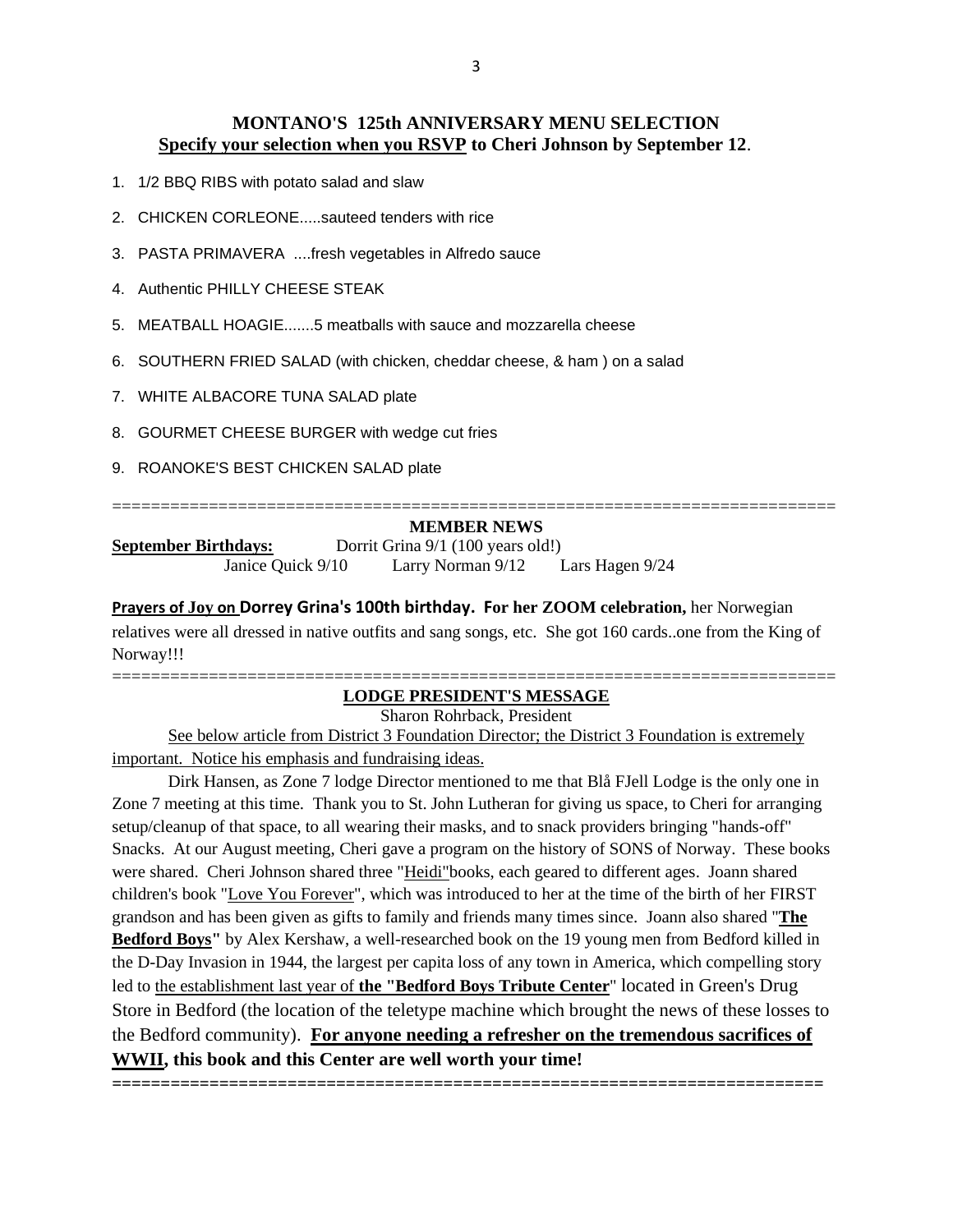## **VICE-PRESIDENT/MEMBERSHIP DIRECTOR MESSAGE:**

WOW! Hope you read the Cultural Article from Hampton Roads! It features **St. Olav's Way in Gudbrandahlen, Norway, where both of my grandparents came from, and the largest stav church in Norway, the Ringebu Stavkirke, in which my grandfather was both baptized and confirmed!** Hugh and I had the pleasure of attending the Sunday service at the Ringebu Stavkirke on our first visit to Norway, an awesome experience; the service was in Norsk, of course, but it followed the international lectionary and our liturgy, so we had an idea of what it was about! (Later, in Trondheim,we visited the spectacular Nidaros Cathedral and paid our respects to St. Olav himself! In fact, our hotel was on the city's central square, where we could **sit in the bathroom and gaze out the window at the St. Olav statue!)**

How wonderful to have such great memories to **give us joy** during this continuing period of social isolation! Be sure to read Third District President Kathy Dollymore's comments on this subject, which will bring you *joy and contentment!*

*Our 125th Anniversary GALA in September* **looks to be a Super Good Time** that we hope all of our membership will enjoy. Again, a good time to bring prospective members along, so that they can get an idea of what Sons of Norway is all about!

Joann Barfield, Vice President/Membership Director

#### ========================================================================= **AUGUST 2020 MEETING MINUTES**

The August 22, 2020 meeting was held at St. John Lutheran Church. Pres. Sharon opened the meeting by welcoming 10 members and 2 guests. The 3 National Anthems of Norway, Canada and America were spoken rather than singing them. Cheri gave her second SON-provided presentation about the history of SON. Our next event will be the SON 125th Anniversary Dinner of the founding of Sons of Norway that was established in Mpls, MN by 18 Norwegian immigrants. The dinner is being paid from by a Sons of Norway Foundation grant. Our lodge had received a grant from them, but we were unable to use it for Local Colors due to the Corona19 virus. Montano's Restaurant will be providing the dinner prepared for each person in a special box. A menu was passed around where we could choose our meal. The treasurer's report was given by Cheri. Each month we collect money for a needy family or person to be given at Christmas. The yard sale held at Cheri's home raised \$247.25. Our goal was \$150.00 so we exceeded the goal. The Nominating Team is working on the Elections of Officers to be held in Nov and installed in Jan 2021. This year we are forming teams of 2 or more to work together on the responsibilities. Joann and Helene were presented with Recruitment Awards for new members.

Kathy Clark, Secretary **=========================================================================**

## **CULTURAL DIRECTOR MESSAGE**

Hi Everyone! We had a lot of fun at our last meeting in August at St. John Lutheran Church on Brambleton Ave.

Hope you can join us for the "Gala" on Sept. 26 from 2-4pm. We have a catered box lunch from Montanos that has been preselected and preordered. We plan on playing Bingo, winning some prizes, dancing a few steps, and buying some Nordic items from the sale table! Make sure to wear something

**=========================================================================**

pretty, wear your mask, stay 6 ft . away, bring your coloring pictures, and happy smile!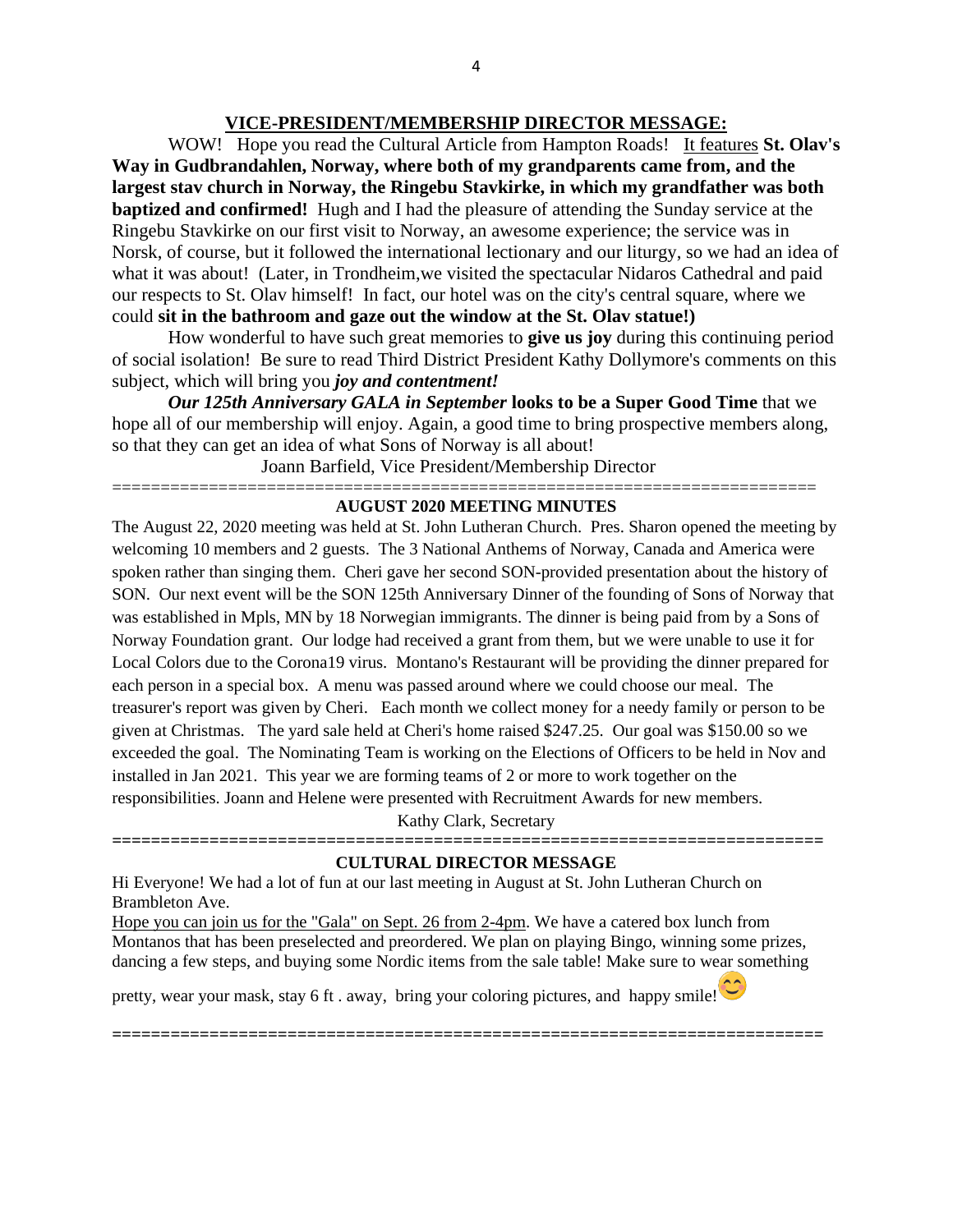## **GETTING TO KNOW YOU VERNON FERGUSON**

**=========================================================================**

(Vernon is Blå Fjell's website guru)

My name is Vernon Neil Ferguson Growing up we knew my maternal grandmother had been born in Sweden and my grandfather was Dutch, but that was about all we knew.

My Mom was born in New Jersey, which is where both families had settled when they immigrated. My grandfather was transferred to Roanoke in 1956 and my Swedish great grandmother came with them, but she was already declining in health and died within the first year they were here. My grandfather was strict, "You're in America, speak English!" So, we grew up pretty ignorant of our heritage and culture. My paternal grandparents both knew extensive information about their families and had genealogy books on their families. They were mostly English, Irish, Scottish, and Welsh with some families traced back to Jamestown. My Dad was born in Bassett, Virginia. His father was from Ferrum and his mother from Oxford in Granville County, North Carolina.

I was involved with Local Colors for many years and since there was no Vasa lodge or Swedish Club, I became a member of the Sons of Norway.

I took an early interest in genealogy on both sides of my family. I drew family trees as early as junior high school. My parents would try to get as much info as they could but other than the "American" side there was not much information. In 1989 or 1990 I bought my first computer and one of the first programs I purchased was a genealogy program. I entered each and every person from the family books, Bibles, and other documents I could find. Luckily this particular program was made to export the data in what had already become the standard format. I started with barely 1,800 people in my tree and now have over 35,000.

We noticed early on that when my grandfather wasn't around my mormor would talk to us about her friends in Sweden, the school, her family, the lake, the trees, the flowers. But never about her home. She never talked about her room or cooking in the kitchen. It was strange.

In 1994 my mormor died. I was 25 and still had so many unanswered questions. I found a minor clue that year when I discovered a postcard that listed the village where she was born. With the advent of the internet I was able to get more info but did not know how to research in the Swedish archives. I found the contact info for a cousin in Sweden and she was able to help me purchase a print copy of the parish records. Luckily my grandmother's province was the only one in all of Sweden which printed their church records and sold them. I began to trace the family back to the 1600s and earlier, but it was just names and dates. I didn't know the stories.

In 2011 I saw an advertisement on Facebook about a TV program that would help Swedish-Americans trace their roots. I was skeptical and did not tell my Mom or my husband about the program, even when I applied. Only after they asked for the first interview did I tell William. I went through applications, Skype interviews, telephone interviews, and then I was selected for a casting call in New York City. Two weeks later I got the call which changed my life: I was officially a contestant on the TV program Allt för Sverige. I spent a month in Sweden and while I was eventually eliminated (this was a reality TV program) I feel like I won. I finally learned the answers to most of our questions. My mormor never talked about her home because she was born in a factory dormitory. She shared a bedroom with all the family. Their apartment was only two rooms with the kitchen and living space being one room. And the work that her parents had to do at the factory in order to survive was dangerous and paid very little.

In 2012 I also made the decision to go to college. This was a dream that I thought I'd never see come true. But I earned my AA at Virginia Western, then transferred to Virginia Tech where I earned my BA in International Studies, and while there I was accepted into an accelerated masters program and now have my MA in Political Science. I graduated with my MA in 2017 and within five months retired from Kroger after 26 years. I am now an academic advisor at Virginia Tech.

I have met so many cousins during my four trips to Sweden that I finally feel like what I enter into my software is no longer just dates and names. One of the things I like to do now is help other people trace their families and make those connections as well.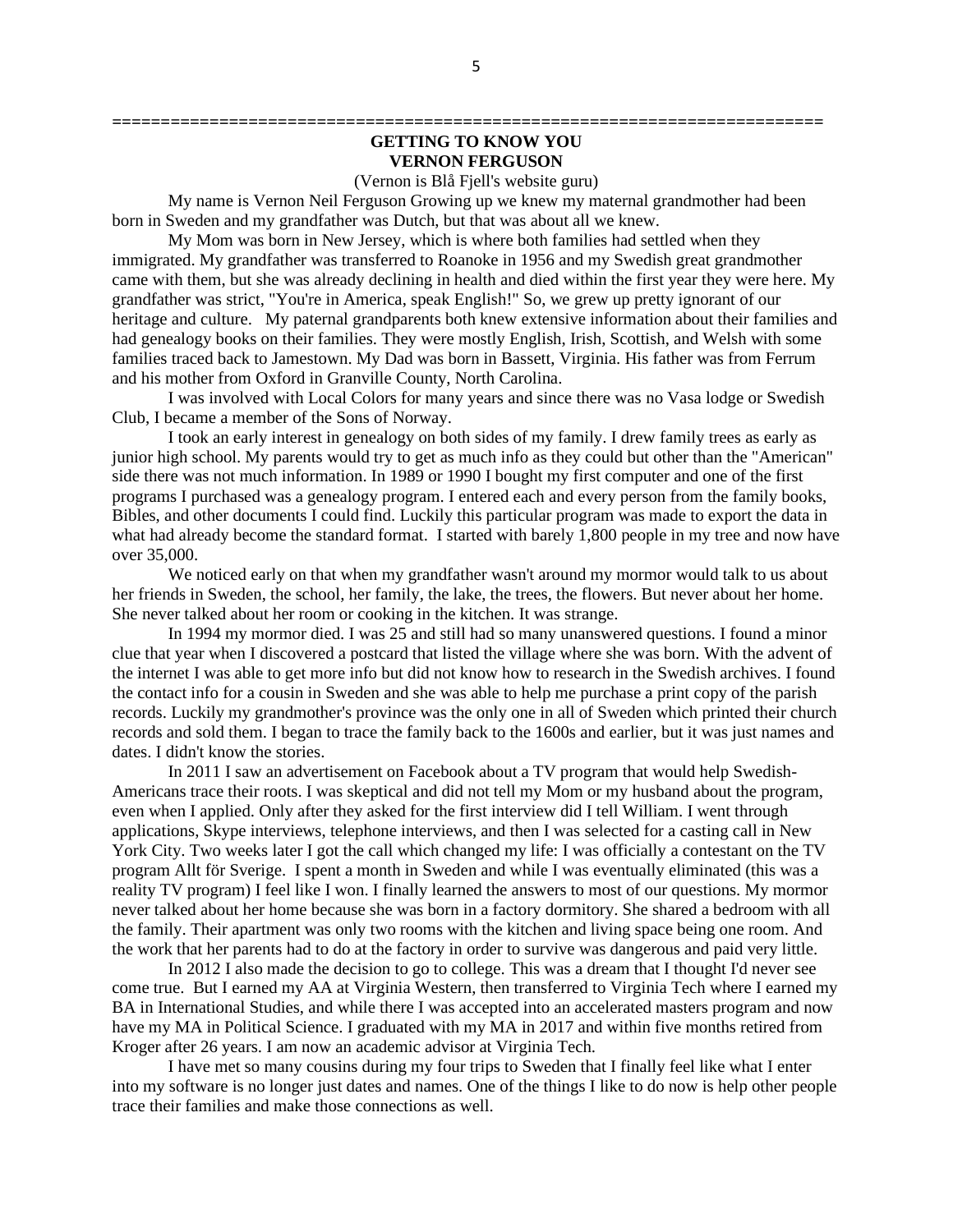#### **======================================================================== TELL ME YOUR STORY - revised article title.**

**From Lodge Editor.** You will notice I changed the below article title from "Member Memories", to "Tell Me Your Story". Someone suggested this phrase as "such a catchy, joyful phrase". You can share anything you wish: a favorite memory of your ancestors, your own family, a place you visited and enjoyed, a holiday event, what you discovered about your genealogy, etc, I appreciate articles from all our lodge members. **========================================================================**

## **TELL ME YOUR STORY From Gail Ofte-Atha about her brother Don Ofte**

(note: Don Ofte passed away March 4, 2014 at the age of 84 in Easton, MD. Sharon has the full copy of each article mentioned in the notes below if anyone would like to read them).

**Gail's hand-written note said** "Don was the best brother a sister could ever have, and I miss him. Besides having a great sense of humor, he was caring and never allowed his integrity to be compromised. He was twelve+ years older than me, but despite the age difference we always had a close relationship. He and my dad loved science fiction and ancient history. Recently I've wondered if their interests led Don to pursue studying chemistry".

**Excerpt from Gail's article about Don in the Spring 2014 Scandinavian Press magazine.** The first sentence of the article reads ""**How did the only son of two Norwegian immigrants end up** responsible for directing the U.S. Nuclear Weapons Program for research, development, production, and retirement of the nation's nuclear weapons?". Don was born and raised in Brooklyn, NY and attended Dana College in Nebraska, majoring in chemistry. After graduating, he was hired as research chemist at Atomic Energy Commission (AEC) in Iowa. He was in the Navy four years. He then resumed his "nuke" career as a senior research chemist at AEC's Mound Laboratory in Ohio.

**Excerpt from Don Ofte's obituary.** The article has a lot more detail about the work he did, the invention he has a patent on, the development of the heat source used to power the radioisotope thermocouple generators (RTGs) left on the moon by Apollo astronauts to power lunar experiments. He participated on the team negotiating the INF treaty with the then Soviet Union, and on the SALT II treaty. In 2011, he was one of five awardees at NASA's 50th Anniversary of a Half Century of Space Nuclear Flight; recognized as a pioneer for his contributions at AEC's Mound Laboratories.

**=========================================================================**

### **========================================================================= CULTURAL ARTICLES**

### **What It's Like to Hike Norway's St. Olav's Way.**

From Hampton Roads Lodge Facebook Posting, article from AFAR magazine..

You may have heard of the Appalachian Trail and Pacific Crest trails but have you heard of St. Olav's Way? This often-forgotten pilgrimage awes visitors with ancient cathedrals, one of the largest stave churches, 700-year old farms, mountains and more! **Click on below hyperlink**.

[https://www.afar.com/magazine/the-worlds-northernmost-pilgrimage-route-is-in-norway-and-almost](https://www.afar.com/magazine/the-worlds-northernmost-pilgrimage-route-is-in-norway-and-almost-no-ones-heard)[no-ones-heard](https://www.afar.com/magazine/the-worlds-northernmost-pilgrimage-route-is-in-norway-and-almost-no-ones-heard)

-------------------------------------------------------------------------------------------------------------------------------

# **Finnish Settlements in Sweden**

from member Kathy Clark, of Swedish heritage.

The Forest-Finns began their move to Sweden in the 1500-1600's. where forested land was available for settling: Finnskogen (available forests). The forests could be homesteaded because the King of Sweden needed people to live in the unpopulated forests, so the land was free, and they didn't have to pay taxes at first.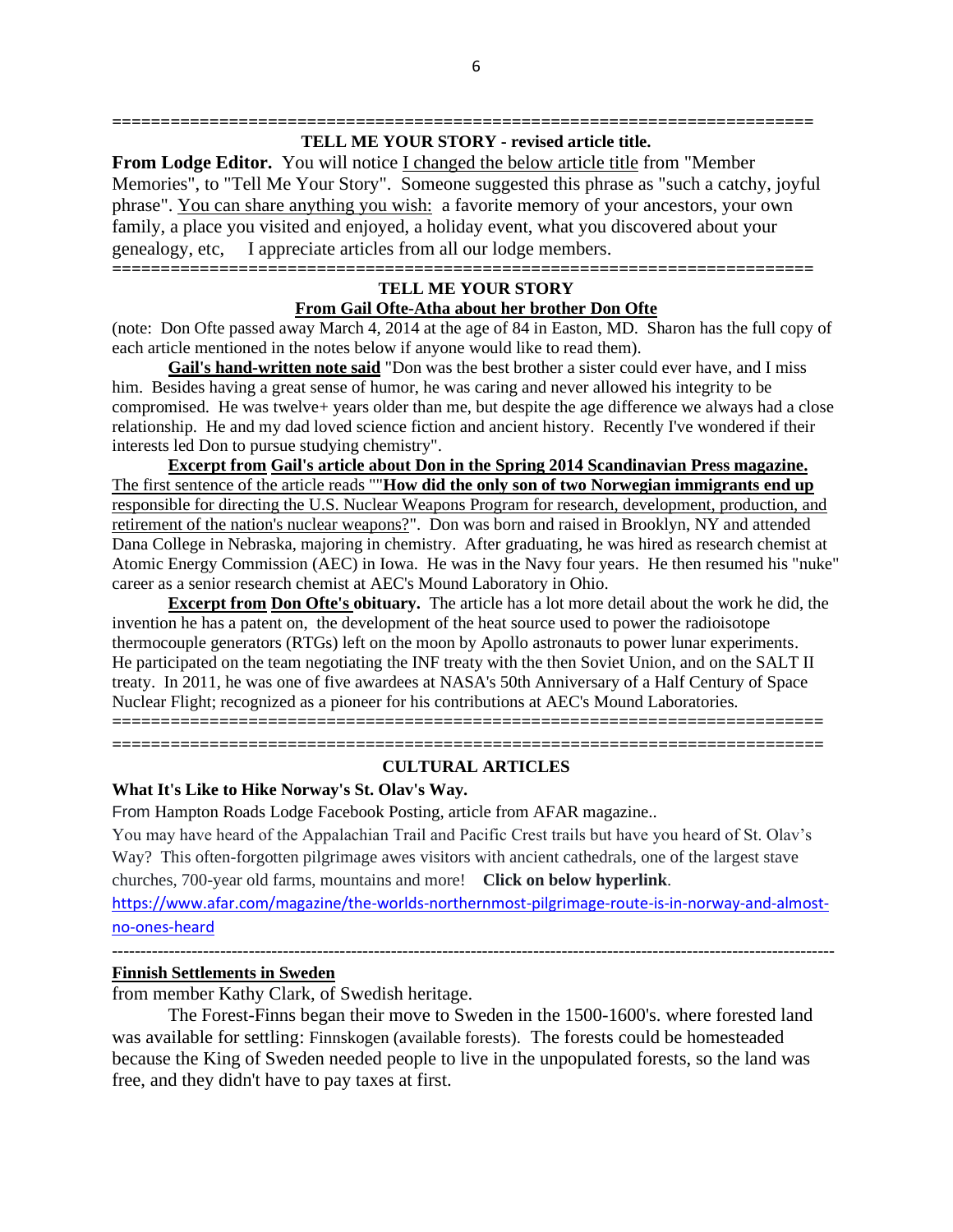Even though Finland had been under Swedish rule for 500 years there was a cultural difference in the two countries. Eventually the Finns became part of the Swedish way of living. Language was very hard to understand between the two countries.

Proper land for farming was very important. The suitability of a site was done in various ways. In the autumn a birch-bark vessel was filled with water and left to stand in place. If the surface of the water froze very early, the site for cultivation was not suitable. The site also had to have a good supply of water.

They also had many beliefs in the "underground folk". A site was tested by lying down on the ground and listening. If sounds were heard, the underground folk were active, and the place was where they would settle. It was very important to have the permission of the "underground folk". Another test was to let a rooster walk around the site. If it crowed, it was a good site for building and settlement. Newcomers could camp at the site to see what kind of dreams would follow. If there were dreams of fields of grain, animals or people nodding approval, this was a good place to settle.

Stories have survived regarding the size of the area to be claimed. The farmyard would be the land the master of the household could throw a knife or axe, and this would be the homestead.

Next month, I will write about the importance of slash and burn practices with the Finnish settlers in Sweden and Norway. This is an ancient way of cultivation and finally stopped in the early 20th century.

**========================================================================**

#### **COZY CONCEPTS IN THE NORDIC COUNTRIES**

From Cheri Johnson

NORWAY KOSELIG (koosh - lee)

Coziness in Norway connects companionship with nature to improve your personal well being with no stress. You enjoy the fire pit or bonfires in cozy warm sweaters on long, dark winter nights. You embrace nature and feel good! There is warmth, happiness. and contentment with hot coffee, hotdogs, blankets, and candlelight.

#### DENMARK HYGGE (hoo - gah)

In Denmark, Hygge is a mood of coziness, contentment, wellness, relaxing, open fires, candles for light, and coffee with waffles. Hotdogs are served with cognac and dark beer is served .

#### SWEDEN FIKA (fee ka)

In Sweden, people dress for the cold and go outside! Coziness makes you feel joy! Swedes make porridge ( oatmeal or rice pudding) and enjoy eating this together with friends and family. Coffee is important to friendship!

#### FINLAND SISU (SEE SUE)

In Finland, coziness is connected with "forest therapy" where taking walks in the forest in any weather and picking wild berries is important. Sisu helps people survive in hard times. Hot saunas, followed by plunges into cold water are common.

**========================================================================**

A cup of tea or a cold beer are important too. Happiness comes by living it.

ICELAND same as DENMARK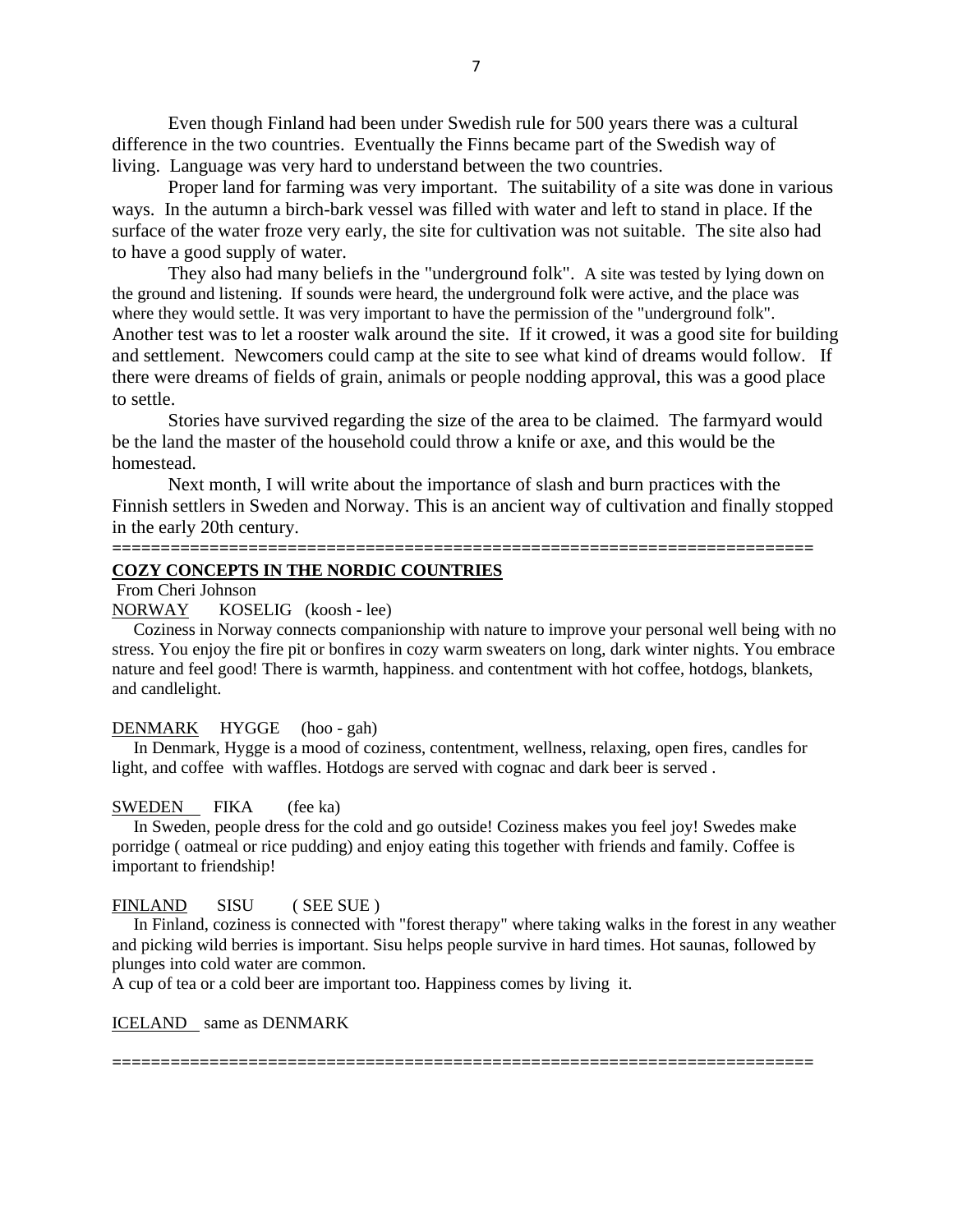

**HUMOR From Swedish Culture and Traditions Facebook posting.**

## **UPDATE ON THIRD DISTRICT CHARITABLE GIVING From Foundation director, Dirk Hansen.**

**========================================================================**

We are all entering our local lodge fall season in a changing and unpredictable world but some things remain constant when it comes to Sons of Norway. The members of the 3rd District have historically been known for their generosity and charitable giving as exemplified by the 3rd District Charitable Trust, Alzheimer's/Dementia Awareness contributions and the Sons of Norway Foundation.

Firstly, as we close out 2020, our lodges will be reviewing their annual budgets or examining their financial status and we hope that all of you, as lodge members, will continue to support these extremely worthy and important giving opportunities through your lodges.

For the 125th Anniversary of Sons of Norway, your 3rd District chose to support the Alzheimers Association with a \$12,500.00 donation. We are on pace to perhaps achieve this goal, but we are not there yet. Here is the link to donate as a lodge or as an individual:

<https://act.alz.org/site/TR/LongestDay2020/> TheLongestDay?team\_id=587928&pg=team&fr\_id=13035

Secondly, looking ahead to 2021, we all will be developing next year's meeting programming. Don't forget charitable giving is a year-round opportunity so why not have some fun doing it.

**Here are some ideas for you to consider or use your own imagination. Thanks to 3rd District Counselor Pete Hanson and Norumbega Lodge 3-506 for these fun suggestions.**

Theme basket auction - Members were encouraged to create a theme basket of their choice (sports, romantic dinner, cultural etc.). They were auctioned off in a live auction and the bidding competition ended up being a lot of fun. All proceeds in this case went to the Charitable Trust in this case and we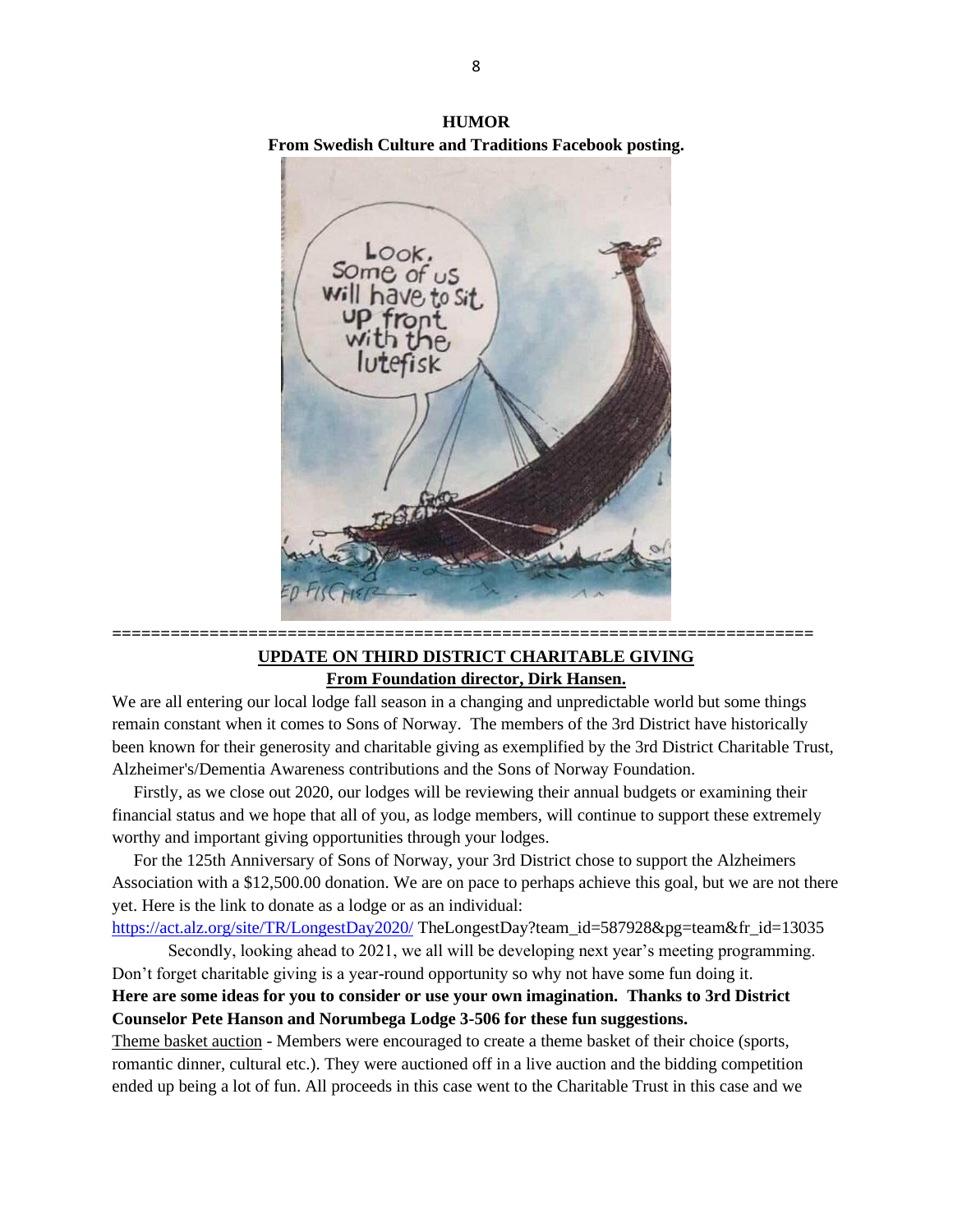raised almost \$800. The auctioneer is critical in promoting the bidding in a fun way. It was my first ever attempt at being a live auctioneer and I had a blast.

Tee shirt contest - Members were encouraged to wear their favorite or most outrageous tee shirt (nonoffensive of course). Each member was then given a pin on number which corresponded to a bucket/cup in which they could vote for their favorite tee shirt with dollar bills or even checks The winner was determined by who got the most money in their bucket. All proceeds went to the lodge scholarship fund in this case. This could also be done with hats.

Lego contest. - Similar to the tee shirt contest only members built something from their imagination out of Legos to bring to the meeting. Members then voted for their favorite creation in the same way as the tee shirt contest. I don't recall were the proceeds went for this one, but it raised some significant money. Part of the fun was there was no restriction on having family or children help with a creation which of course created some family fun as well. My grandchildren entered a piece that raised a few dollars.

Fraternally, Pete, Audun and Dirk

### **========================================================================= THIRD DISTRICT PRESIDENT'S SEPTEMBER 2020 MESSAGE**

#### **(From Sharon Rohrback: I added the paragraph indentations and underscoring)**

Every single one of us is continuing to feel the impacts of our whole world crashing down around us. As our lodge meetings and events were put on hold, we sit and wait. We try to keep positive thoughts toward the new year of meetings. We are filled with so many questions, but there are no answers, and that is the hardest part for all of us. Everything went downhill so rapidly; it is still difficult to process. As we start to think about how we will begin our Fall Lodge Meetings the questions arise, are we meeting on Zoom or meeting in person? Is the building we meet at even open to us? Can we still have elections of new officers? How do we welcome new members? Are we going to be able to have a Juletrefest?

We are placing our members welfare first, despite the type of meeting, events, and experiences that had been planned for years. It seems a bit strange at times to be planning gatherings in the midst of a pandemic where we must keep 6 feet apart and cover our smiles with a mask but I am filled with anticipation and hope for the future. **Hopefully, we find a normal way to enjoy each other's company with as much social distancing as necessary. (Now isn't that the oxymoron of the century)**

**But, maybe trying to find "normal" right now isn't what needs to be done. Maybe it's about finding joy from day to day. Look around you right now.** What gives you joy? Is it a picture of your family from last year's vacation? How about a piece of art that takes your breath away? Perhaps a book that you've read that's sitting on your shelf puts a smile on your face every time you look at it. Maybe it's the way your partner smiles at you across the dinner table, or the call you get from your kids. Perhaps it's a song that you haven't heard in years, or a movie you could watch over & over again. Joy is different for us all, but there are some things that universally create joy. And, those things bind us together & remind us of our humanity. Bubbles, bright colors, geometric shapes, etc. Yes, there is still a deadly pandemic we need to take seriously. But more importantly, there are still things & moments of joy that we can find that'll get us through the day. I hope you find at least one joyful thing today! For me, while I write this, the smell of the homemade brownies coming out of the oven is putting a BIG smile on my face. If you have taken pictures of your adventures during this time send them so we can get them in the Viking Magazine, and you can share your joy. Stay safe, stay well and take care of each other.

Kathy Dollymore, 3D President

### **========================================================================= LINKS TO:**